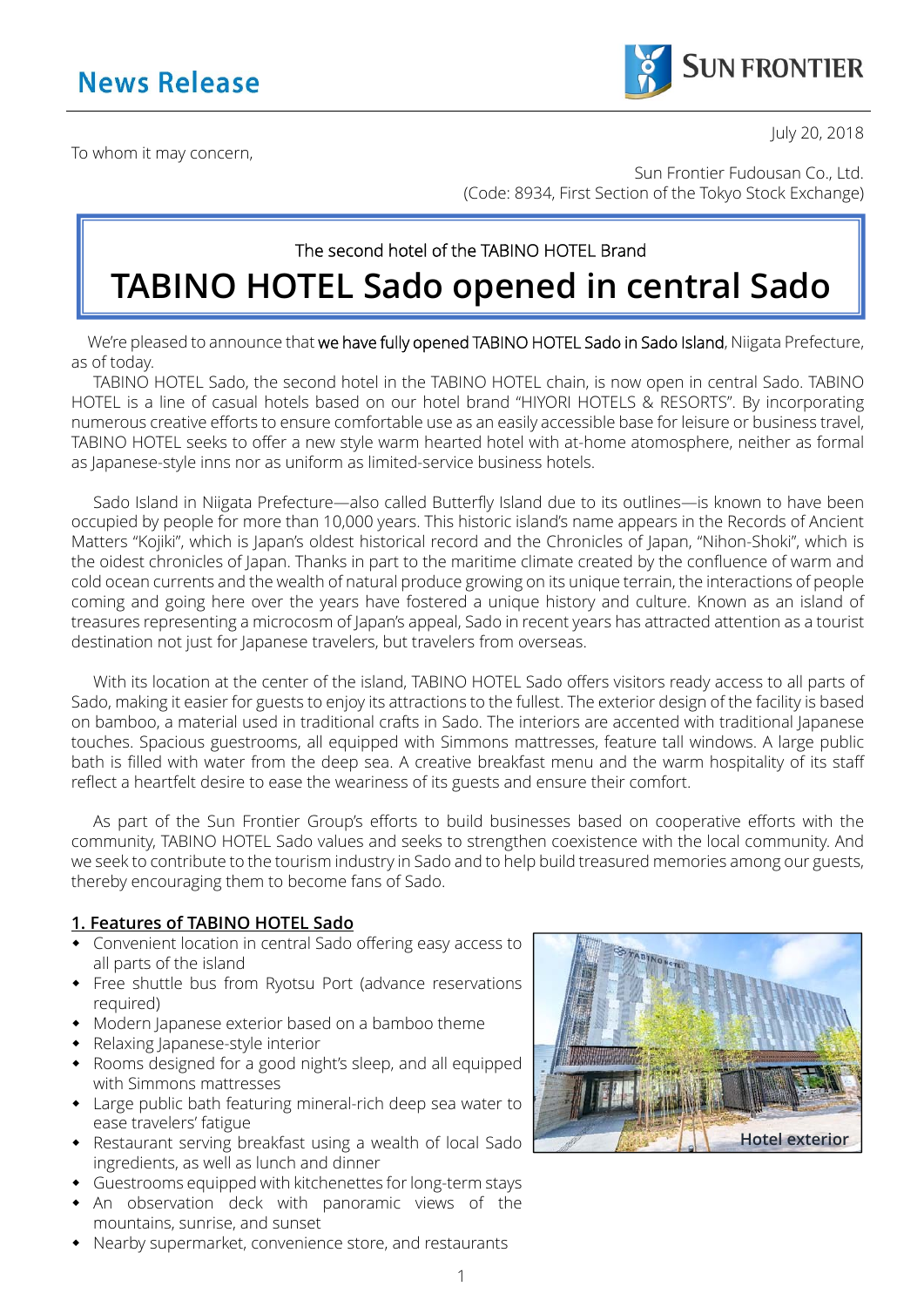## **2. Photo library**